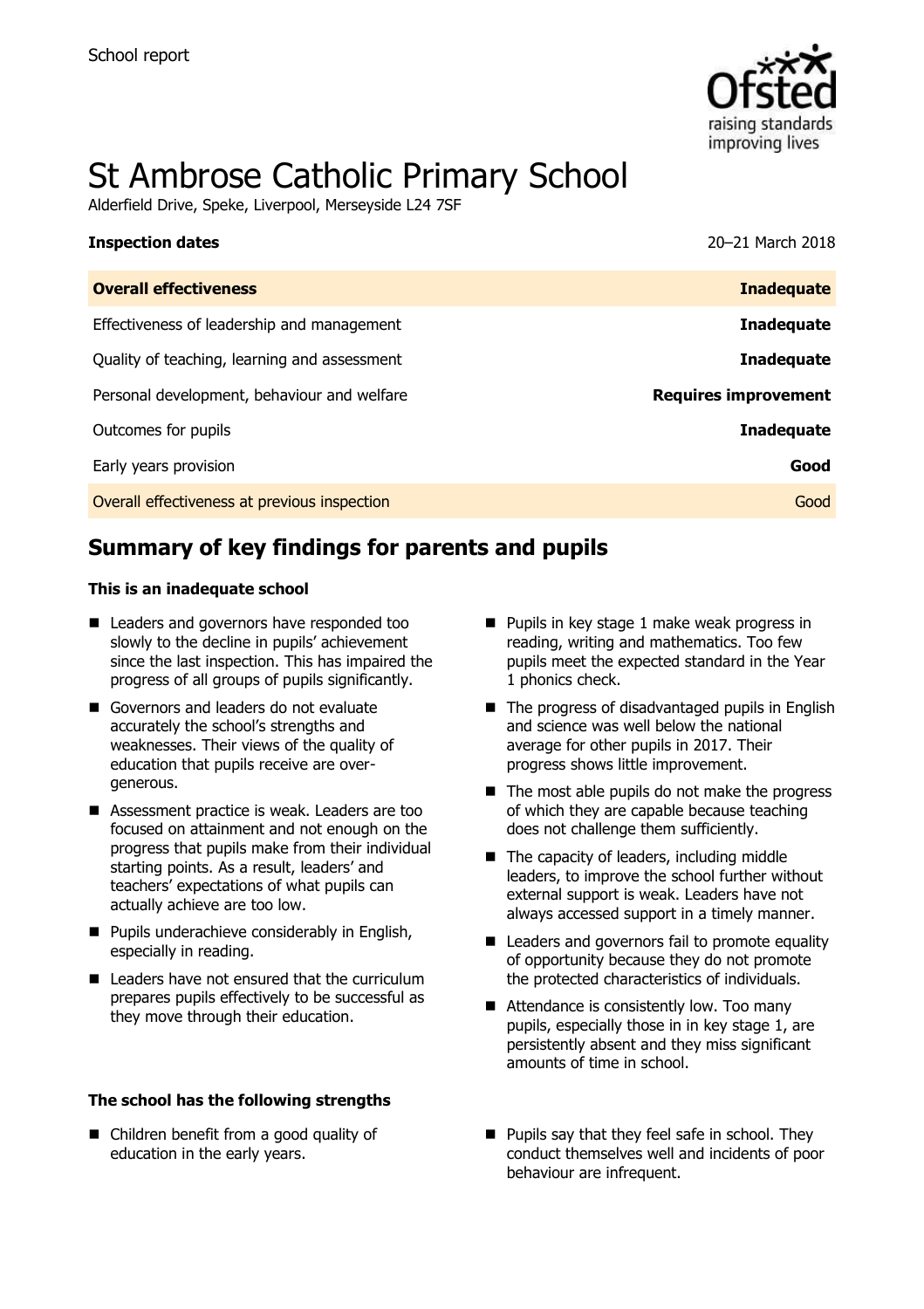

## **Full report**

In accordance with section 44(1) of the Education Act 2005, Her Majesty's Chief Inspector is of the opinion that this school requires special measures because it is failing to give its pupils an acceptable standard of education and the persons responsible for leading, managing or governing the school are not demonstrating the capacity to secure the necessary improvement in the school.

### **What does the school need to do to improve further?**

- Take urgent action to improve outcomes in English for pupils in key stage 2 and in English and mathematics for pupils in key stage 1 by ensuring that:
	- progress in reading for all pupils, including those who are disadvantaged, is increased rapidly so that it is at least in line with other pupils nationally by the end of Year 6
	- the most able pupils make strong progress, so that a greater proportion attain greater depth and the higher standards by the end of Year 2 and Year 6
	- the proportion of pupils achieving the Year 1 phonics screening check at least matches the national average.
- Improve the quality of teaching, learning and assessment by making sure that:
	- teachers assess pupils' progress accurately across a range of subjects
	- leaders' and teachers' expectations of what pupils can achieve are high enough
	- teachers plan learning that provides enough challenge to enable the most able pupils to achieve higher standards
	- pupils' progress in science is properly assessed and monitored and the inequalities between disadvantaged pupils and others nationally in this subject are diminished.
- **IMPROVE LEADERSHIP and management by ensuring that:** 
	- governors hold leaders properly to account for pupils' outcomes and the quality of education that pupils receive
	- the curriculum equips pupils with the knowledge, skills and understanding they need across a range of subjects to enable them to be successful in the next stage of their education
	- leaders rapidly devise and implement assessment systems that focus on pupils' progress as well as attainment, so that all pupils reach their potential across the curriculum
	- when leaders check the quality of teaching, they focus on its impact on the progress of all pupils and the extent to which teaching is enabling all groups to achieve well
	- middle leaders have the time and the professional development opportunities that they need in order to have the necessary impact on pupils' learning
	- governors and leaders prevent discrimination and prejudice by promoting protected characteristics of individuals under the Equalities Act 2010.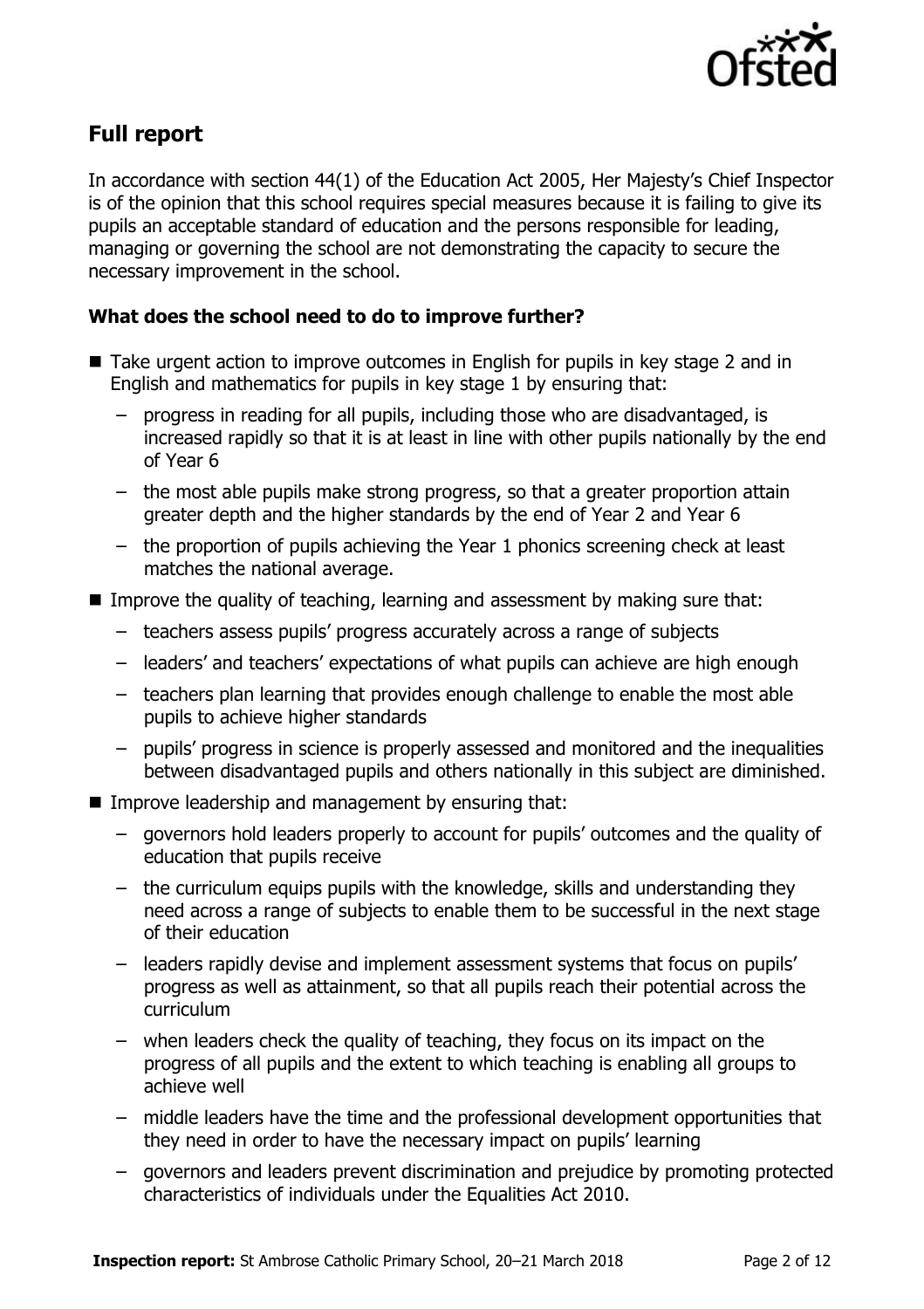

**Ensure that pupils get the maximum possible benefit from being in school by reducing** the percentage of pupils who are absent, especially those who are persistently absent.

An external review of governance should be undertaken in order to assess how this aspect of leadership and management may be improved.

An external review of the school's use of the pupil premium should be undertaken in order to assess how this aspect of leadership and management may be improved.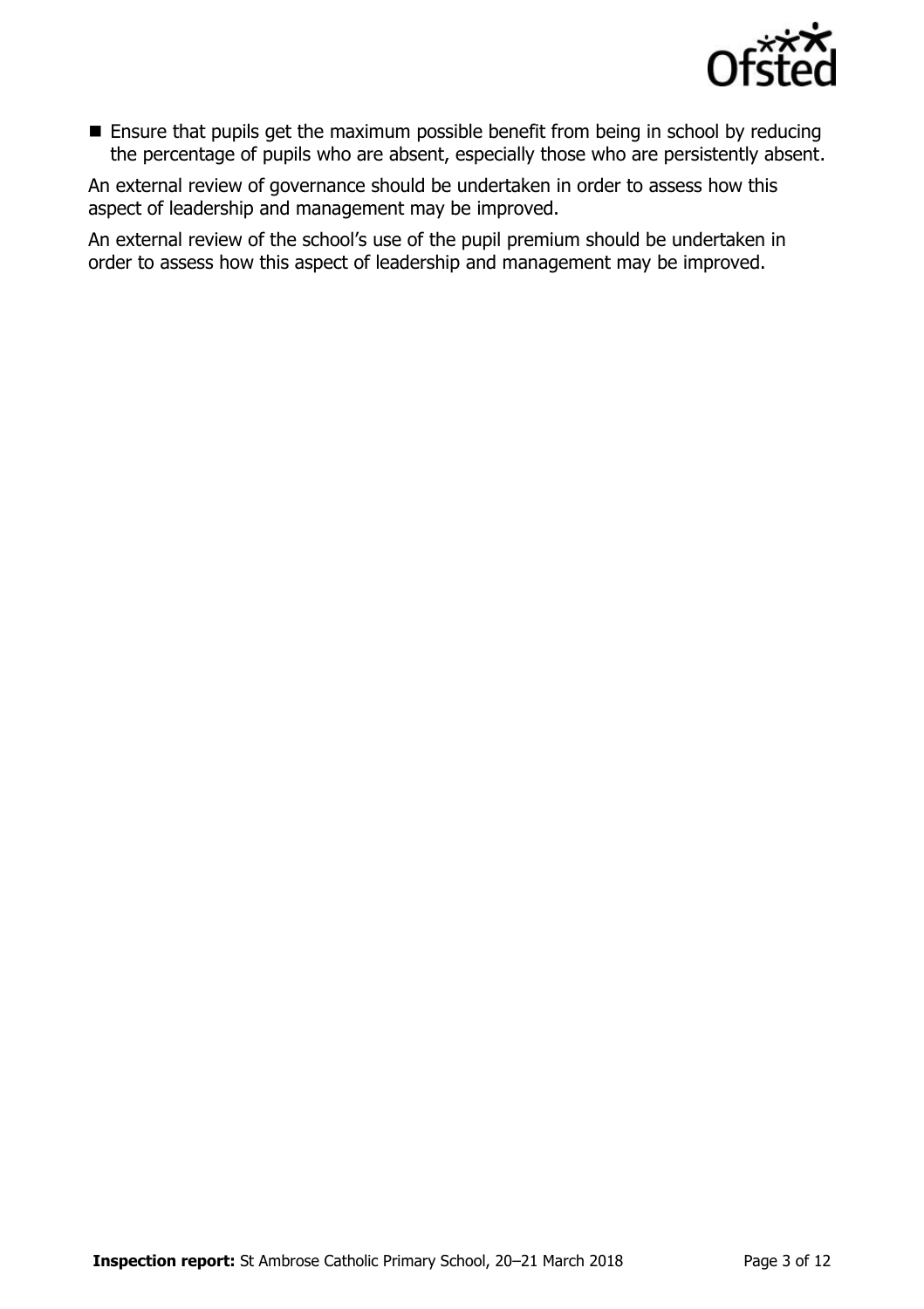

# **Inspection judgements**

#### **Effectiveness of leadership and management Inadequate**

- Leaders have been unable to prevent the school's decline since the last inspection. They have not implemented secure assessment systems and they focus too much on pupils' attainment rather than the progress that pupils are capable of making from their starting points. Leaders have not made use of the information available to schools to help them test out their view of what constitutes good progress. Their view of how well pupils are doing is therefore overoptimistic, and their expectations of what pupils can achieve are too low.
- Leaders, governors and teachers are too ready to view the poor outcomes for pupils as the result of the context of particular cohorts of pupils, rather than of the quality of education that the school provides.
- Instead of addressing poor performance directly, governors and leaders have made staffing and leadership restructures. Key responsibilities have been reallocated very recently to inexperienced middle leaders. These leaders have not been given the support or training that they need to make a difference to pupils' outcomes. This has limited the capacity to bring about the necessary improvements to the quality of teaching, learning and assessment.
- Leaders have been too slow to access external support. When the local authority offered a review of the school's effectiveness in 2016, leaders chose to defer it because of low staff morale. Consequently, support, when it arrived, has been too late to have a positive impact on pupils' outcomes in 2017.
- Leaders accept that significant improvements are needed to reverse the decline in pupils' achievement in English. They have used resources, including the pupil premium funding, to implement recent changes to the ways in which reading, writing and phonics are taught. However, their plans do not set out clearly exactly what actions will be taken when, or precisely how funds will be spent. As a result, governors are unable to check whether the decisions that leaders have made have resulted in the improvement needed.
- Governors and leaders have not taken steps quickly enough to make sure that pupils' progress in science is properly assessed. This has had a particularly negative impact on disadvantaged pupils, who do far less well in science than other pupils nationally or other pupils in the school. The newly appointed subject leader is working hard to bring about improvements to the way in which science is planned. However, she is hampered in her efforts because she does not have enough time to carry out her role effectively.
- Leaders monitor the quality of teaching. However, these checks focus too closely on what teachers do, rather than on the impact of teaching on pupils' learning. Leaders' views of the quality of teaching are therefore too positive. This has led to underachievement for many pupils, including the disadvantaged and the most able, who make inadequate progress.
- The curriculum has not enabled pupils to gain the skills, knowledge and understanding that they need to make a successful start on the next stage of their education. Pupils' progress in the wider curriculum, including subjects such as history and geography, is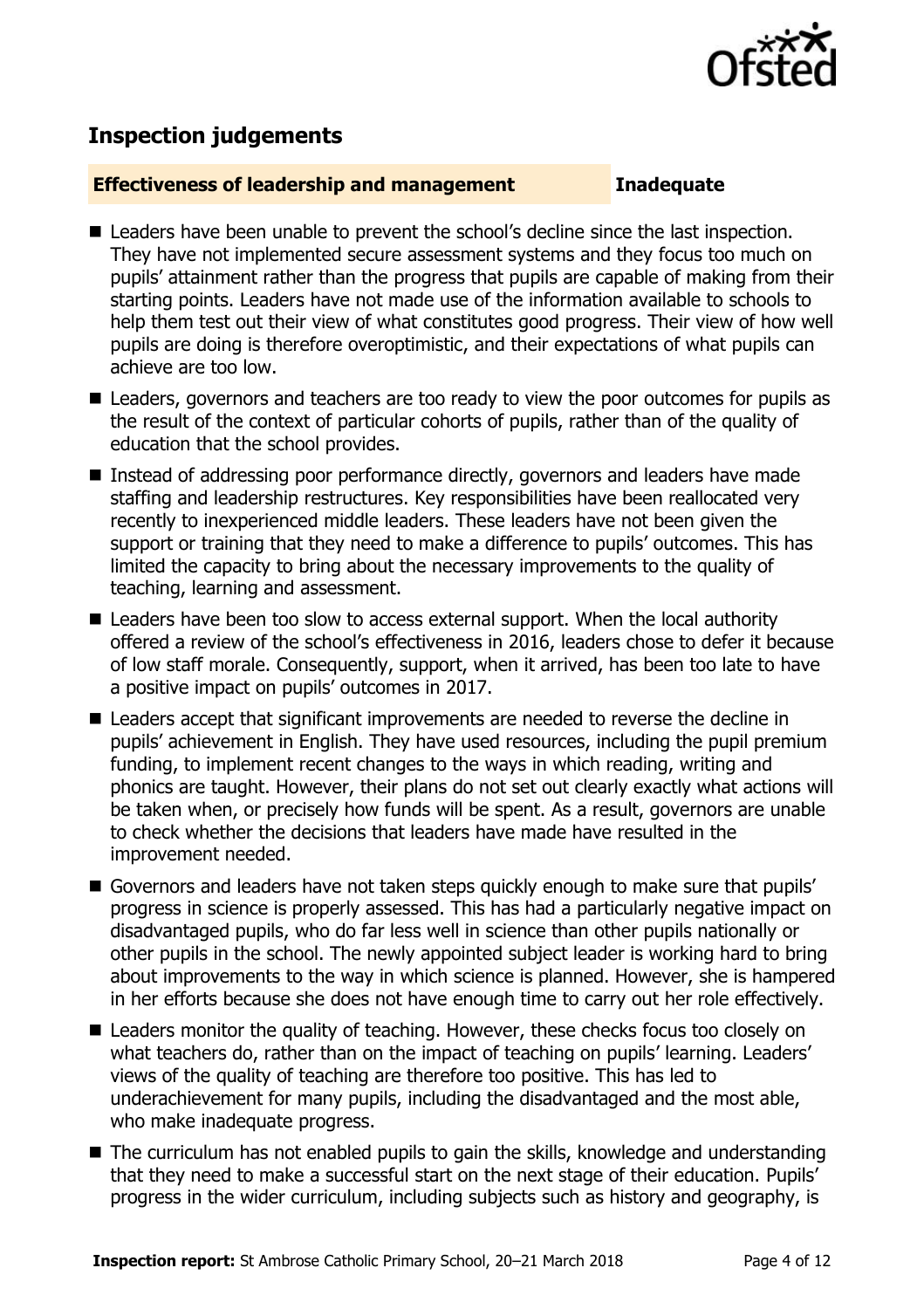

uneven. Their achievement is not properly assessed. As a result, leaders are unable to judge accurately the impact of teaching upon pupils' learning in these subjects.

- **Pupils develop socially, morally, spiritually and culturally through a range of activities** that leaders provide. For example, they learn about the importance of friendship and take part in activities to support charities.
- $\blacksquare$  The school may not appoint newly qualified teachers.

### **Governance of the school**

- Governors have not held leaders to account for the lack of improvement in pupils' outcomes in 2016 and 2017. The lack of detailed assessment information means that they have not had the information that they need to enable them to see that pupils are not making good progress.
- Leaders and teachers recognise their responsibilities in relation to equalities and have accessed appropriate training in order to address them. However, they have been unable to secure approval from governors to implement the changes needed to fulfil their obligations in relation to the Equality Act 2010, especially in relation to the promotion of the protected characteristics of sexual orientation and gender reassignment. Consequently, leaders are not doing all that they can to prevent prejudice or discrimination and the school does not currently comply fully with the Act.

### **Safeguarding**

- $\blacksquare$  The arrangements for safeguarding are effective.
- Governors and leaders have established a culture of safeguarding in the school. The school has effective systems for keeping pupils safe and keeps appropriate records of their work with other agencies.
- $\blacksquare$  Staff are vigilant and report their concerns promptly. They know how to identify when a pupil may be at risk of neglect, abuse or exploitation because leaders have made sure that they are properly trained.
- Leaders have been trained to follow the right safeguarding procedures for recruiting staff to work with children. They carry out all necessary checks. In the past, on a very small number of occasions, leaders did not obtain references in a timely manner, but procedures have been changed so that this shortcoming no longer occurs.

### **Quality of teaching, learning and assessment Inadequate**

- Teaching over time has failed to improve pupils' progress. Expectations of what pupils can achieve are too low. Assessment practices are weak, especially in reading and writing, because they focus too much on attainment rather than the progress pupils should make from their starting points. Consequently, teachers do not have accurate assessment information to plan activities which meet pupils' different needs.
- Leaders have made improvements to the way pupils learn about phonics in the early years and key stage 1. Teachers follow the agreed format and pupils are taught to recognise particular letters and groups of letters. However, teachers do not always identify possible misconceptions. As a result, teachers' responses to understandable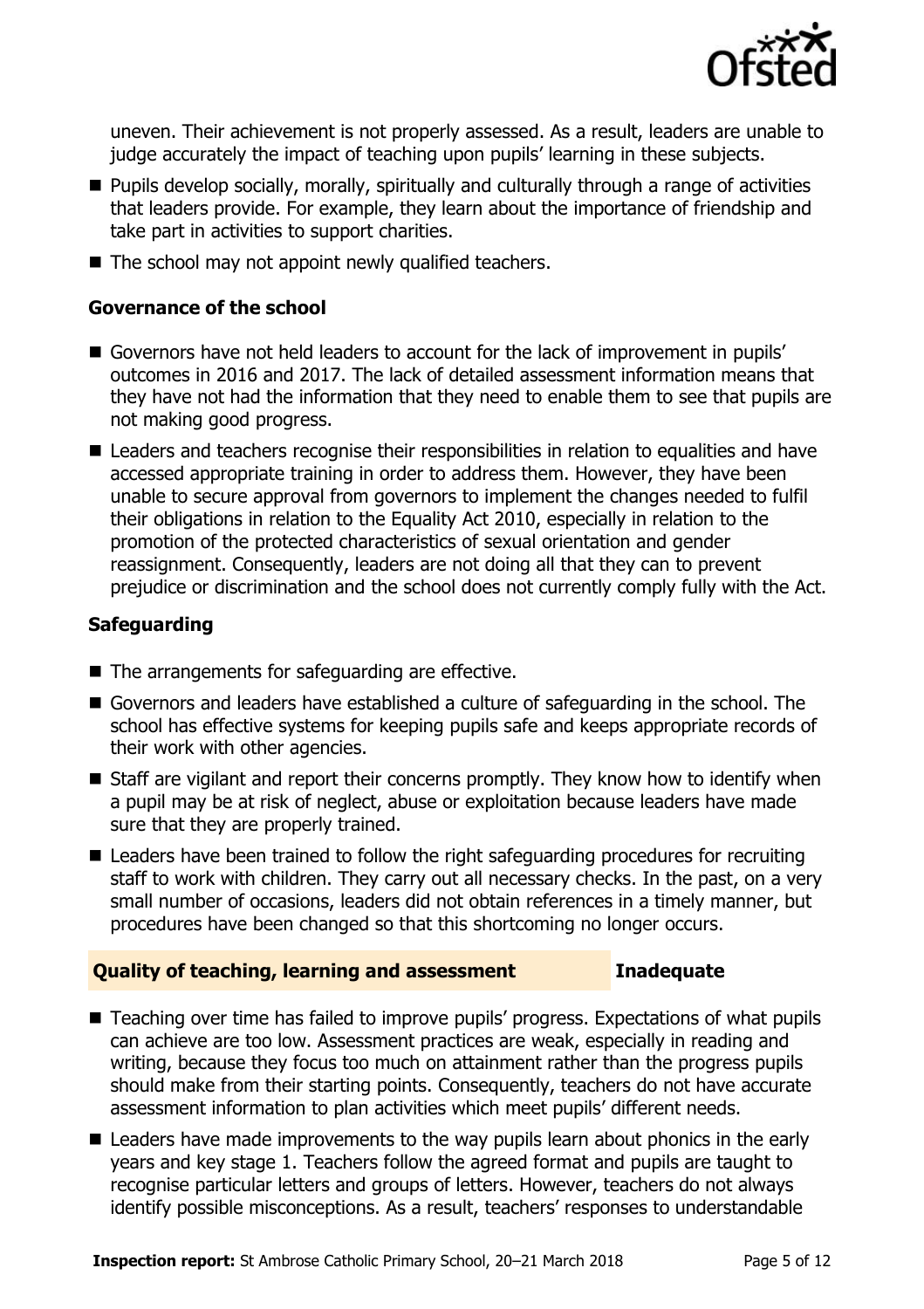

mistakes are not always correct, and do not always help pupils to learn to apply their phonics knowledge accurately.

- $\blacksquare$  Pupils' attention in writing in key stage 1 is not always maintained because the work that teachers have planned does not engage the interest of pupils. Teachers do not use opportunities to build upon what pupils already know, such as the use of adjectives. Teachers do not plan effectively for the work of teaching assistants, which limits their impact on learning and on pupils' ability to concentrate.
- As a result of very recent changes to the teaching of reading and comprehension, teachers now plan lessons in key stage 2 to develop pupils' vocabulary. However, most of the pupils observed in Years 3 and 4 finished tasks in their workbooks quickly and few of those observed needed to correct their work. Pupils who spoke to inspectors said that they find the work easy.
- The most able pupils in Year 6 now have extra reading activities. Older pupils in key stage 2 say that they enjoy reading the current 'class book' in guided reading lessons. However, teachers do not routinely use time effectively in lessons, for example to check pupils' understanding of why one word is more suitable than another rather than simply suggesting other similar words. Leaders accept that further guidance and training is required to support staff and improve the teaching of reading.
- Teachers' questions, especially in reading and writing lessons for older pupils in key stage 2, do not always allow enough time or scope for pupils to explain their own ideas. Consequently, pupils are not always able to show teachers what they know and, as a result, assessment of what they can do without adult support is limited. This means that many pupils in all ability groups, including those who are disadvantaged, do not make enough progress or reach high enough standards, especially in reading.
- The teaching of mathematics is improving, and this is evident in pupils' outcomes in key stage 2. However, it is not fully effective, especially in key stage 1. Teachers provide activities which help pupils with reasoning and problem solving. They provide opportunities for pupils to discuss mathematics problems and this helps teachers to correct any misunderstandings. However, pupils are not always sufficiently challenged by the activities provided. In some cases, they already know the answers to problems because the work is too easy.
- The teaching of science over time has not enabled pupils, especially disadvantaged pupils, to develop the skills, knowledge and understanding that they need to succeed in this subject. Leaders have recently invested in the purchase of new teaching resources but it is too early to see an improvement in pupils' achievement in this subject.
- Teachers plan carefully for the needs of pupils who have special educational needs (SEN) and/or disabilities. Leaders provide advice where extra support is needed. Pupils are supported in group activities, as well as while working alongside other pupils in class. Teachers assess pupils' progress against individual targets and additional support helps them to achieve their targets and move on to the next steps in their learning. As a result, these pupils are beginning to make stronger progress than in the past.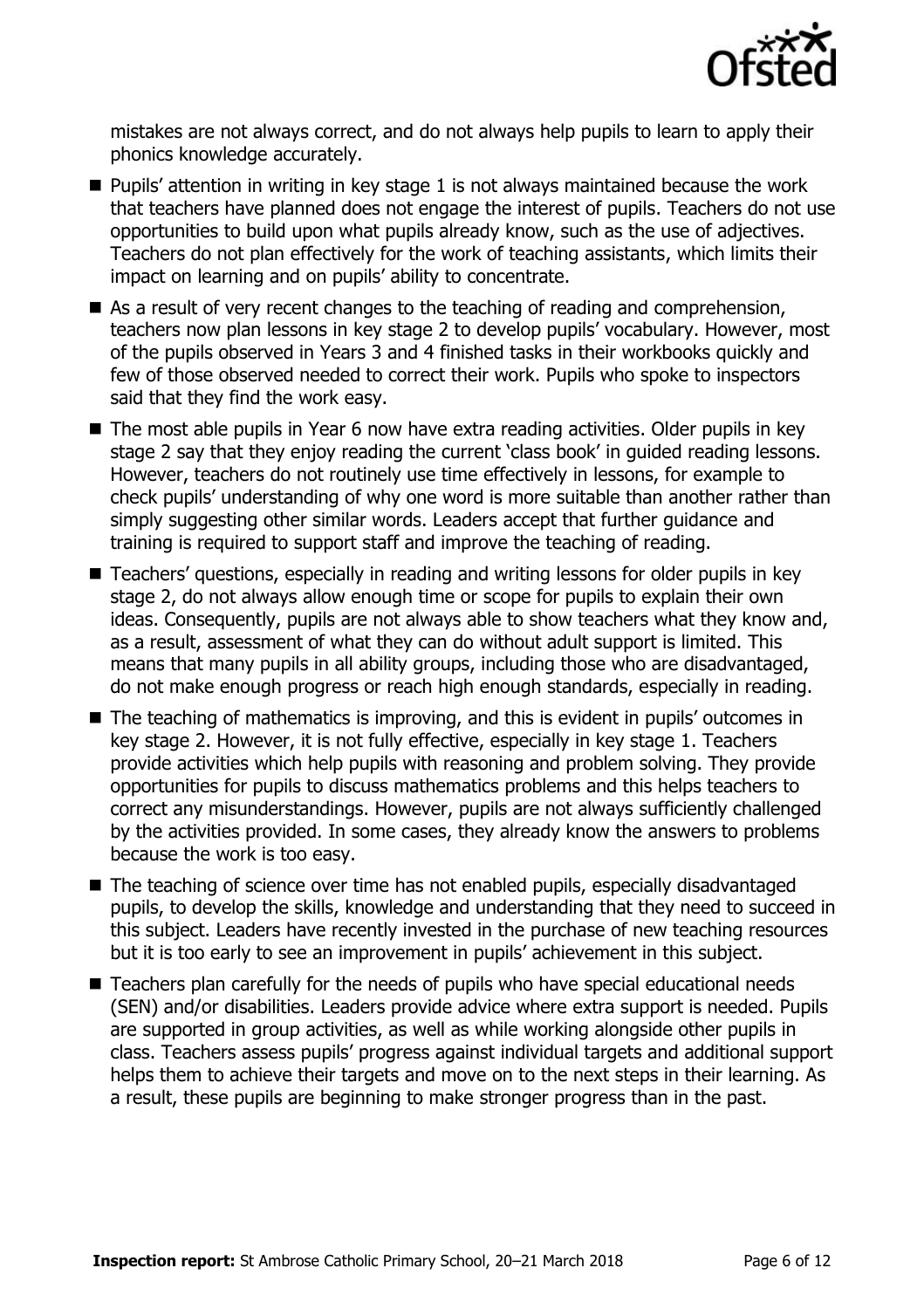

#### **Personal development, behaviour and welfare <b>Requires improvement**

#### **Personal development and welfare**

- The school's work to promote pupils' personal development and welfare requires improvement.
- **Pupils say that they feel safe in school. They know who to speak to if they need help** and they understand how to keep themselves safe online.
- The majority of parents and carers who responded to Parent View were of the view that their children are safe in school.
- $\blacksquare$  Pupils know what bullying is and they say that it is rare within school. They say that if it does happen, they know that they can tell a teacher and that it will get sorted.
- Leaders have set up a school 'talk about' group to provide pupils with the opportunity to talk through any worries or concerns they may have. Teachers believe that, in some cases, this has improved pupils' resilience and self-esteem.
- Leaders make sure that the school's ethos is well promoted through activities and discussions. For example, pupils learn to empathise with other children who are homeless, and about how it feels to be a migrant.
- **Pupils have opportunities to learn about the diversity of nationalities and cultures** around the world. However, they have been unable to learn more about diversity within families, including same-sex marriage and sexual orientation, because governors and leaders have not provided them with opportunities to do so.

#### **Behaviour**

- The behaviour of pupils requires improvement.
- **Pupils are polite to each other and to visitors. They respond quickly to instructions** when required and their classrooms are generally calm places in which to learn. Pupils conduct themselves well as they move around school.
- **Pupils talk confidently about the school's behaviour charter, and tell the inspectors that** 'If you're talking when the teacher talks, you're not learning.' Incidents of poor behaviour are infrequent.
- Although pupils behave responsibly in lessons and are not disruptive, they are sometimes distracted when work does not challenge them sufficiently. There are not enough opportunities for pupils to engage in longer, meaningful discussion of their own ideas. For example, pupils being able to use and practise the vocabulary that they are learning, or to develop curiosity and enquiry skills. As a result, their ability in some lessons to remain focused and engaged is limited.
- Leaders have not done enough to improve attendance at the school. Some pupils are absent persistently, especially in key stage 1, and they miss more time in school than other pupils nationally. This has a negative impact on their ability to learn and to achieve well in preparation for the next stage in their education.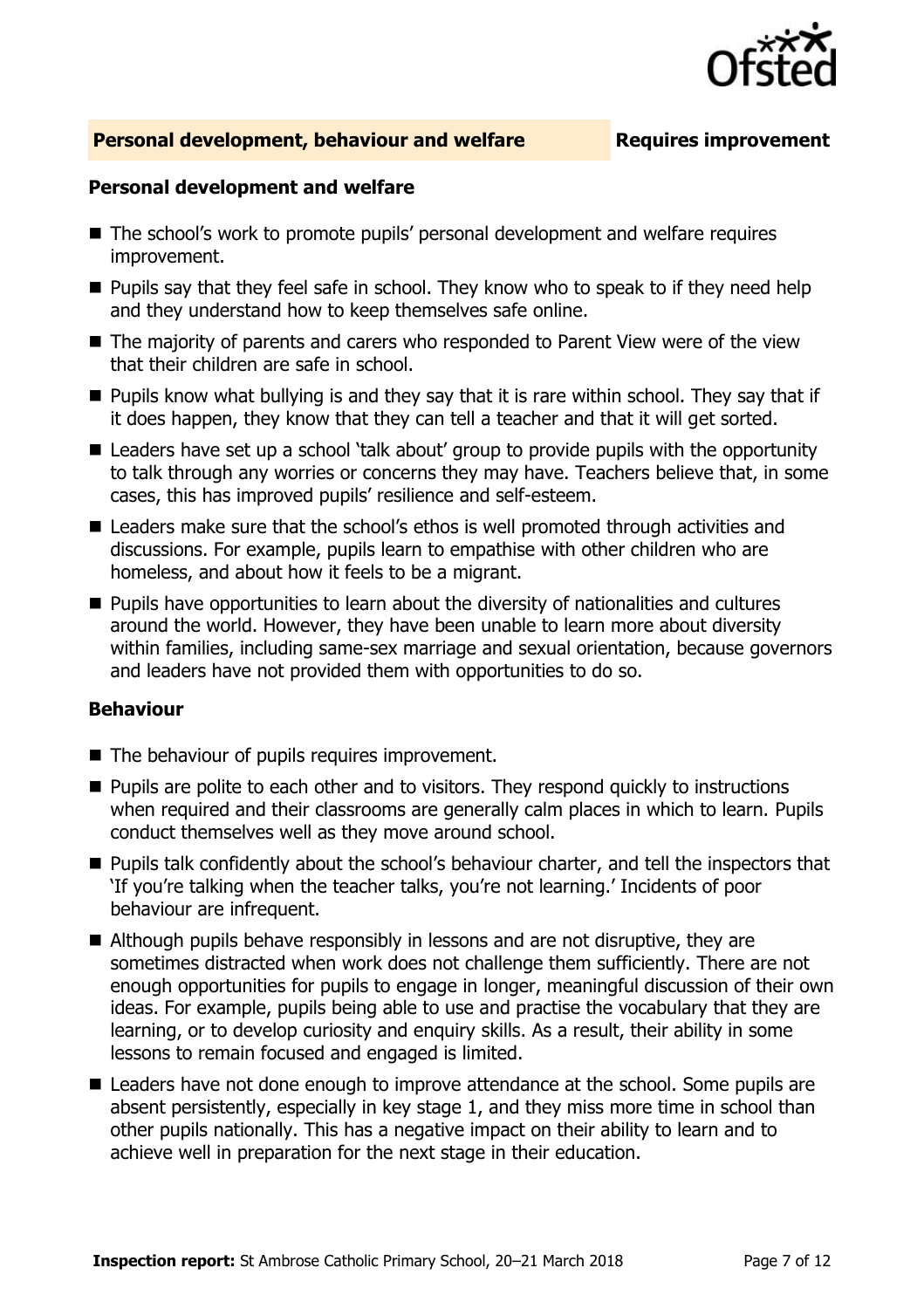

#### **Outcomes for pupils Inadequate**

- In 2016 and 2017, Year 6 pupils made weak progress in reading. It was among the worst in the country. Pupils' progress in writing improved in 2017. Nevertheless, too few pupils reached the expected and higher standards in reading and writing by the time they left their primary school. Consequently, pupils were ill-prepared for their move into the secondary phase of their education.
- $\blacksquare$  Pupils' outcomes in reading in the 2017 national assessments in key stage 1 were also below the national averages and have been for the last three years. Similarly, the proportion of pupils who reached the expected standard in the Year 1 phonics check has also been below the national average for three years.
- Although outcomes at the end of the early years are improving over time, pupils do not sustain their progress in key stage 1. Outcomes for pupils currently in key stage 1 remain a cause for concern.
- In 2017, Year 6 pupils fared as well as other pupils nationally in mathematics. Current information indicates that this improvement is being sustained in key stage 2. However, this is not replicated in key stage 1. Leaders acknowledge that pupils do not make enough progress in this subject in key stage 1, particularly the most able pupils, because teachers do not plan lessons that meet their needs.
- The progress of pupils currently at the school is not good enough in a range of subjects, especially in reading. This is evident in pupils' books, which reflect weaknesses in pupils' achievement across a wide range of subjects. Although leaders have introduced new approaches to the teaching of reading, pupils are still not making enough progress in this area.
- Leaders recognise that pupils' achievement needs to improve. However, the targets set by leaders for the current cohort of pupils in reading, writing and mathematics across key stages 1 and 2 are still too low. This is because leaders are focused too closely on ensuring that pupils reach expected standards, rather than on making sure that this represents good or better progress from individual starting points. This has a particularly negative impact upon the most able pupils, who are currently not making the progress that they need in order to reach the high standards of which they are capable.
- Disadvantaged pupils in some year groups, especially in key stage 1, are still not keeping pace with their non-disadvantaged peers in class in reading or writing. The disadvantaged pupils also attain much lower standards than their peers in mathematics. The weaknesses in the school's assessment systems mean that differences in outcomes for disadvantaged pupils across the wider curriculum are not identified systematically.
- **Pupils who have SEN and/or disabilities make progress that is similar to other pupils in** school but very few reach the expected standard by the end of key stages 1 and 2. Although this group do not achieve as well as other pupils nationally, there are signs of improvement due to the effective support that these pupils receive.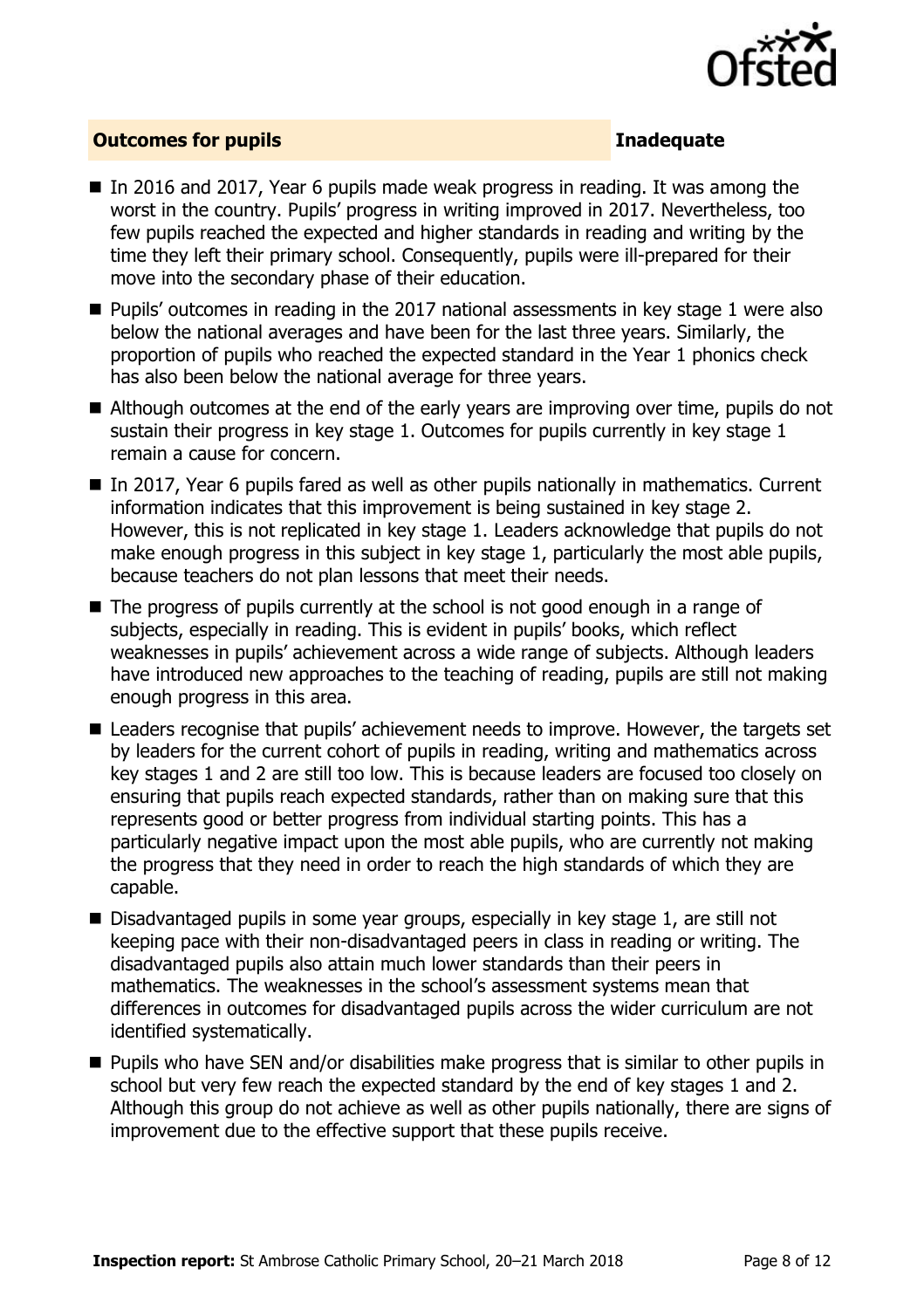

#### **Early years provision Good**

- The early years leader has made good use of information about children's outcomes in order to improve provision in the Nursery and Reception classes. She has evaluated accurately the strengths and weaknesses of the provision and has used this information to keep governors and leaders informed. As a result, she has secured commitment to the deployment of resources so that the classroom environments in Nursery and Reception offer a wide range of opportunities for children to become absorbed in their learning.
- $\blacksquare$  Most children start Nursery with skills below those typical for their age. By the time they leave Reception, they have made good progress, and almost two thirds have reached a good level of development. The gap between outcomes for disadvantaged children in the school and all children nationally is diminishing. Children are well prepared for Year 1.
- Teaching is effective. Teachers know that their assessments are accurate because they check them with other schools. They record individual observations of what children do and say and use the information to plan appropriate learning opportunities.
- Safeguarding is effective and is underpinned by the school's procedures for child protection.
- A number of initiatives have been established to enable parents to share in their children's learning, including opportunities to 'stay and play' with their children, workshops and assemblies. Comments from parents in response to Ofsted's free-text service are positive.
- Children's behaviour is good because the setting offers them a range of activities that engage their interest. A high emphasis is placed on the display of letters, numbers and labels in the classrooms. Children enjoy taking part in phonics activities. As a result, the proportion achieving the early learning goals in literacy and mathematics is increasing.
- Leaders have recognised that the outdoor environment is not as rich in opportunities to see letters, numbers and labels as the indoor classrooms. They are therefore addressing this so that children who like to play outdoors have the same opportunities to read, write and count as they would have indoors.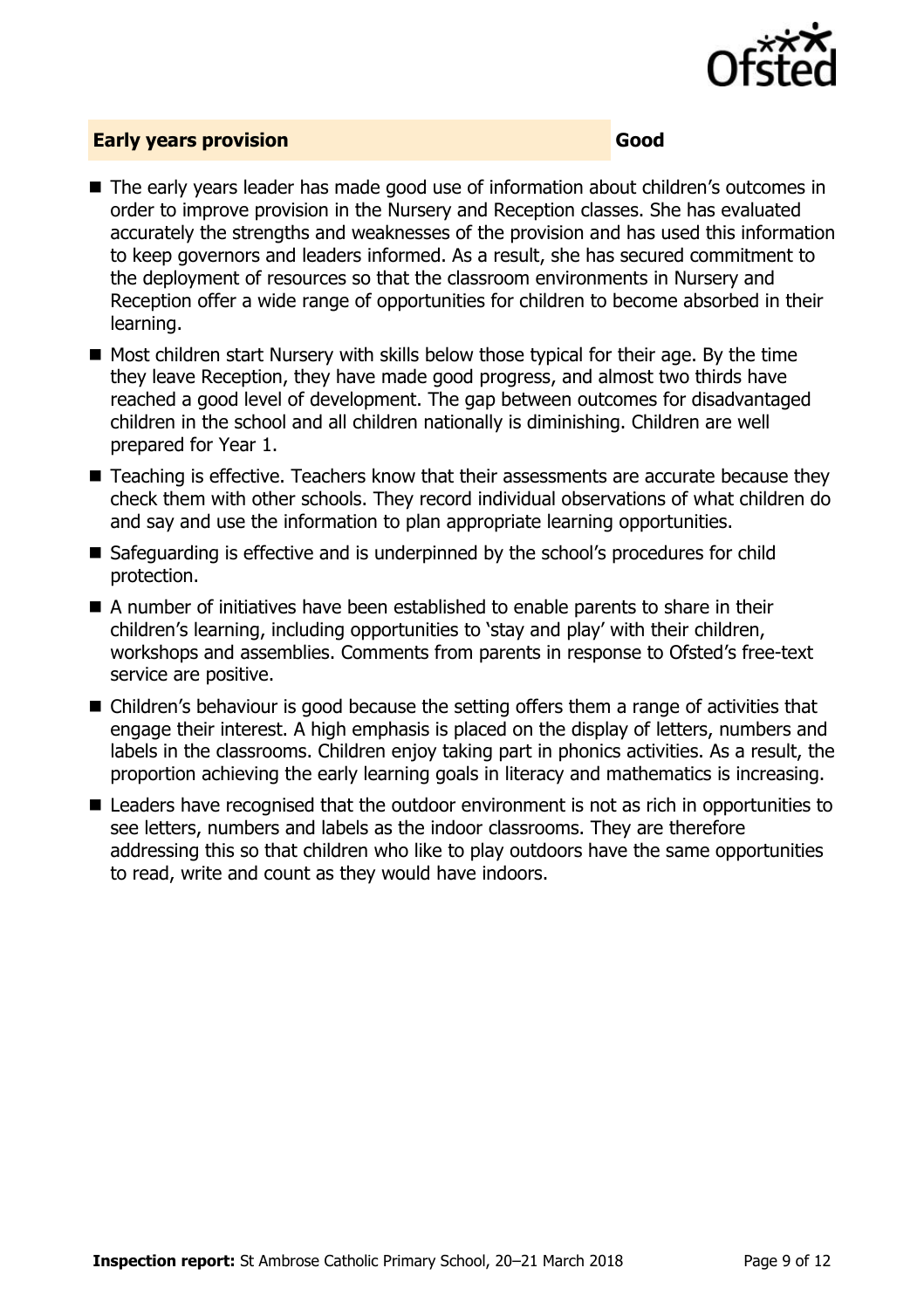

# **School details**

| Unique reference number | 104672    |
|-------------------------|-----------|
| Local authority         | Liverpool |
| Inspection number       | 10037776  |

This inspection of the school was carried out under section 5 of the Education Act 2005.

| Type of school                      | Primary                                |
|-------------------------------------|----------------------------------------|
| School category                     | Voluntary aided                        |
| Age range of pupils                 | 3 to 11                                |
| <b>Gender of pupils</b>             | Mixed                                  |
| Number of pupils on the school roll | 245                                    |
| Appropriate authority               | The governing body                     |
| Chair                               | Reverend Edward Cain                   |
| <b>Headteacher</b>                  | Mrs Tracy O'Neill                      |
| Telephone number                    | 0151 425 2306                          |
| Website                             | www.stambroseprimary.co.uk             |
| <b>Email address</b>                | ambrose-ao@st-ambrose.liverpool.sch.uk |
| Date of previous inspection         | 21-22 January 2014                     |

### **Information about this school**

- This is an average-sized primary school.
- Most pupils are of White British heritage.
- The proportion of pupils supported by the pupil premium funding is above average.
- $\blacksquare$  The proportion of pupils who have SEN and/or disabilities is average.
- The proportion of pupils who have a statement of special educational needs or an education, health and care plan is average.
- The school did not meet the government's floor standards in 2017, which are the minimum expectations for pupils' progress and attainment in reading, writing and mathematics by the end of Year 6.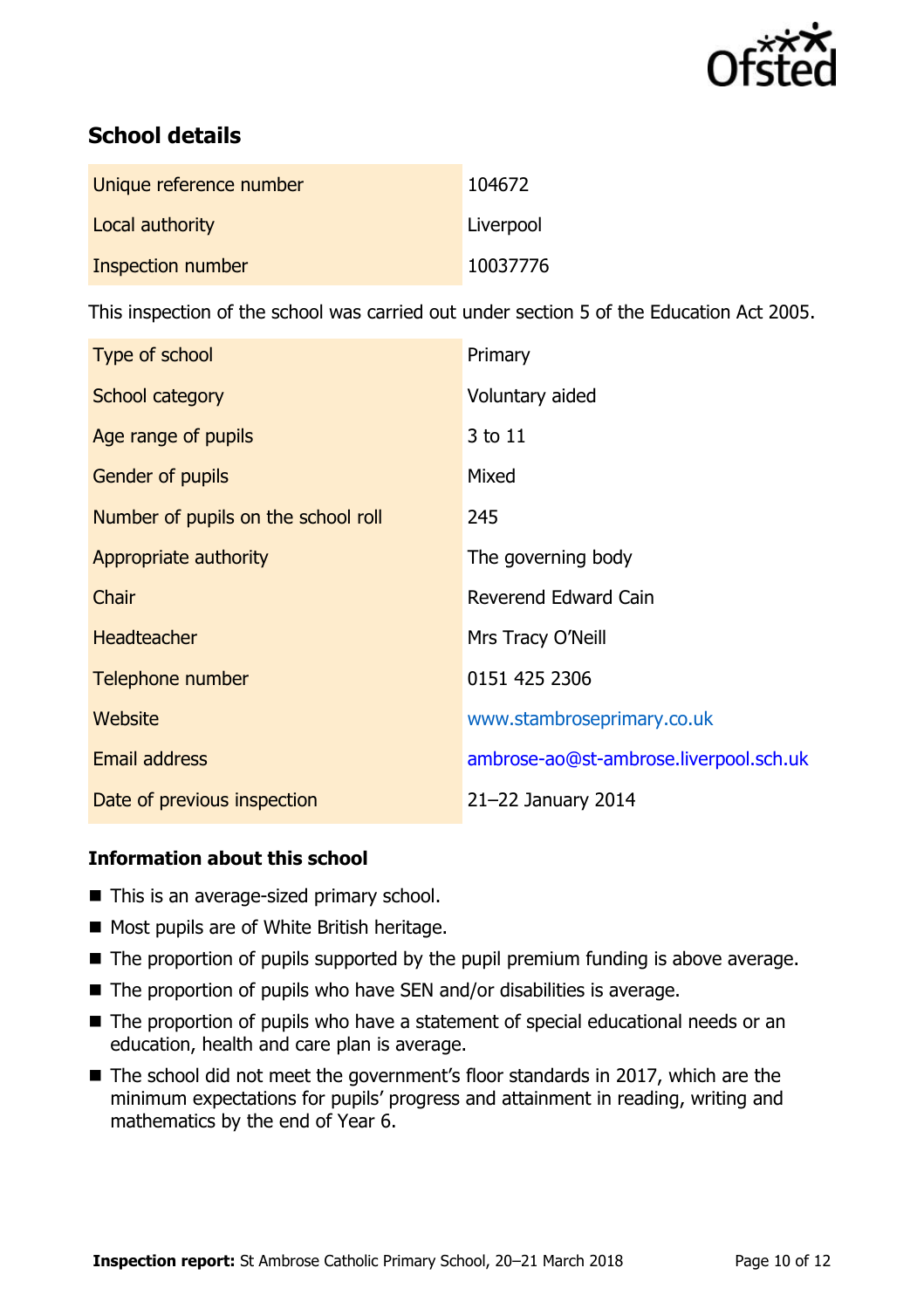

# **Information about this inspection**

- Inspectors observed learning in lessons and parts of lessons. Some of these were observed jointly with the headteacher.
- Meetings were held with senior and middle leaders, school staff and the chair of the governing body. The lead inspector also spoke with a representative from the local authority, and with a representative of the Archdiocese of Liverpool.
- Inspectors spoke informally to pupils in lessons, during breaktimes and at lunchtimes. They spoke to some parents and carers on the playground before the start of school.
- Inspectors scrutinised pupils' work during lessons and work produced over time in a range of their books. They also listened to pupils reading.
- Inspectors observed the work of the school and looked at the latest school performance information showing the progress of pupils currently in school.
- Other documentation scrutinised included plans for school improvement, safequarding information, behaviour logs, attendance records and minutes of governing body meetings.
- Inspectors took account of six responses to the pupil survey and 20 responses to the staff questionnaire. Inspectors considered the 16 responses to Parent View, along with the 16 free-text responses.

### **Inspection team**

| Mavis Smith, lead inspector | Ofsted Inspector |
|-----------------------------|------------------|
| Liz Loftus                  | Ofsted Inspector |
| Louise Corlett              | Ofsted Inspector |